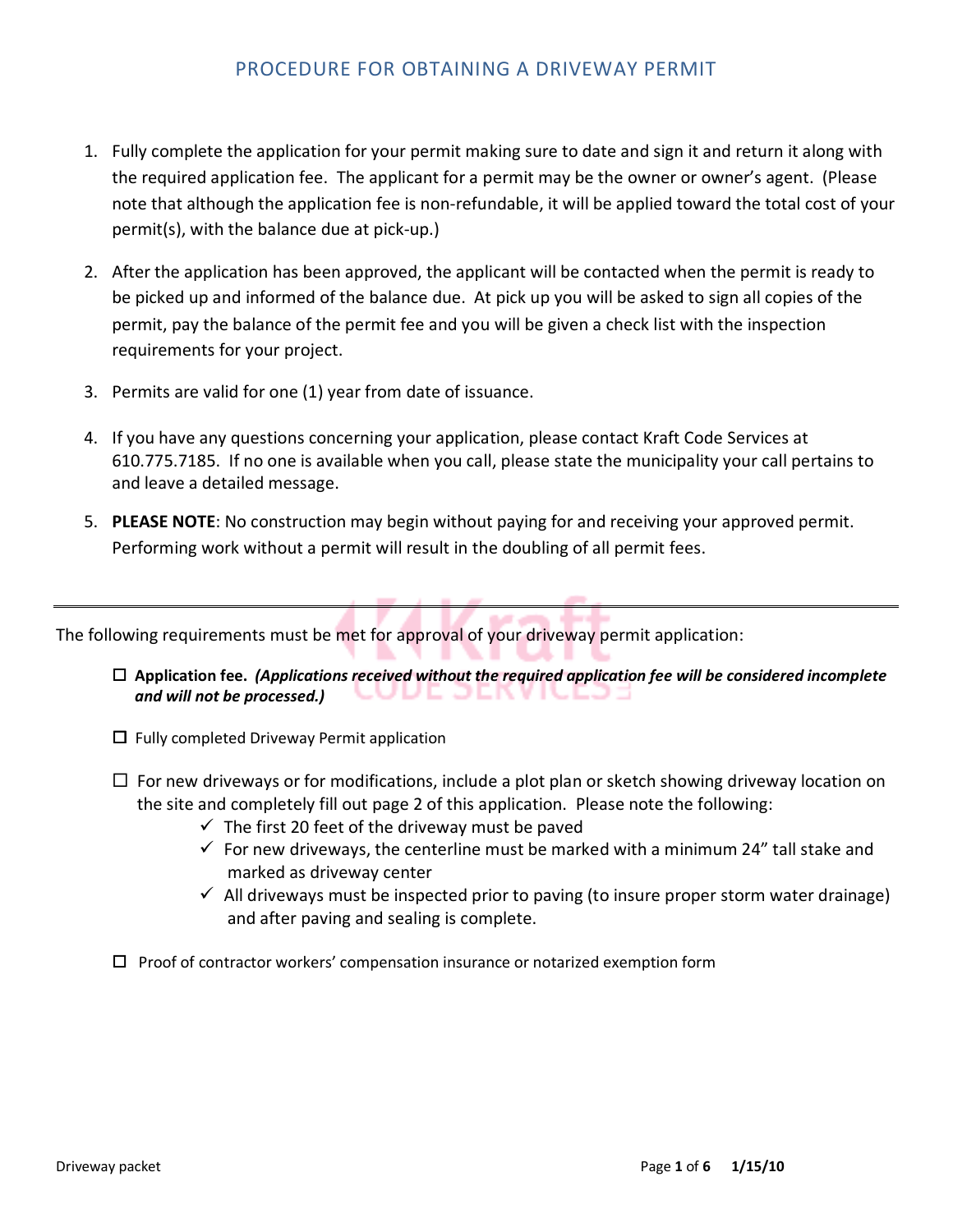# DRIVEWAY PERMIT APPLICATION

|                                                                                                                                                                                                                                                           |  | Municipality in which work will be performed: National Communication of the control of the control of the control of the control of the control of the control of the control of the control of the control of the control of |  |  |
|-----------------------------------------------------------------------------------------------------------------------------------------------------------------------------------------------------------------------------------------------------------|--|-------------------------------------------------------------------------------------------------------------------------------------------------------------------------------------------------------------------------------|--|--|
| PROPERTY INFORMATION                                                                                                                                                                                                                                      |  |                                                                                                                                                                                                                               |  |  |
|                                                                                                                                                                                                                                                           |  |                                                                                                                                                                                                                               |  |  |
|                                                                                                                                                                                                                                                           |  |                                                                                                                                                                                                                               |  |  |
|                                                                                                                                                                                                                                                           |  |                                                                                                                                                                                                                               |  |  |
|                                                                                                                                                                                                                                                           |  |                                                                                                                                                                                                                               |  |  |
| <b>CONTRACTOR INFORMATION</b>                                                                                                                                                                                                                             |  |                                                                                                                                                                                                                               |  |  |
|                                                                                                                                                                                                                                                           |  |                                                                                                                                                                                                                               |  |  |
|                                                                                                                                                                                                                                                           |  |                                                                                                                                                                                                                               |  |  |
|                                                                                                                                                                                                                                                           |  |                                                                                                                                                                                                                               |  |  |
|                                                                                                                                                                                                                                                           |  |                                                                                                                                                                                                                               |  |  |
|                                                                                                                                                                                                                                                           |  |                                                                                                                                                                                                                               |  |  |
| IMPROVEMENT INFORMATION:                                                                                                                                                                                                                                  |  |                                                                                                                                                                                                                               |  |  |
| Exact location/address of driveway or other improvement (include nearest cross street):                                                                                                                                                                   |  |                                                                                                                                                                                                                               |  |  |
| Type of improvement:<br>$\Box$ Construct new driveway $\Box$ Pave existing driveway<br>$\Box$ Driveway modification with State or Township right-of-way<br>Install ditch, drain or sanitary sewer on State or Township street, road or right-of-way<br>0. |  |                                                                                                                                                                                                                               |  |  |
|                                                                                                                                                                                                                                                           |  |                                                                                                                                                                                                                               |  |  |
|                                                                                                                                                                                                                                                           |  |                                                                                                                                                                                                                               |  |  |
|                                                                                                                                                                                                                                                           |  |                                                                                                                                                                                                                               |  |  |
|                                                                                                                                                                                                                                                           |  |                                                                                                                                                                                                                               |  |  |
|                                                                                                                                                                                                                                                           |  |                                                                                                                                                                                                                               |  |  |

#### **Note: All driveways must be inspected prior to paving (to insure proper storm water drainage) and after paving and sealing is complete.**

By applying for this permit, I acknowledge that all information provided in this application is complete and accurate, that the work performed will be in conformance with the Pennsylvania Uniform Construction Code and/or any applicable ordinances of the municipality in which the work is to be performed as well as in accordance with the approved plan after a plan review has been completed. I understand that this is not a permit to begin work, but only an application for a permit and that work is not to start without a permit and that the fees for the permit may be doubled if work starts without a permit. I understand that if I give false information regarding this permit application that any permits issued based on this information will be invalid and the municipality could initiate legal proceedings against me, which could result in my being fined or imprisoned, or in the improvement being removed at my expense or any other legal remedy appropriate under the circumstances.

\_\_\_\_\_\_\_\_\_\_\_\_\_\_\_\_\_\_\_\_\_\_\_\_\_\_\_\_\_\_\_\_\_\_\_\_\_\_\_\_\_\_\_\_\_\_\_\_\_\_\_\_\_\_\_\_\_\_\_\_\_\_\_\_\_\_\_\_\_\_\_\_\_\_\_\_\_\_\_\_\_\_\_\_\_\_\_\_\_\_\_\_

Applicant Signature Date of the Date of the Date of the Date of the Date of the Date of the Date of the Date of the Date of the Date of the Date of the Date of the Date of the Date of the Date of the Date of the Date of th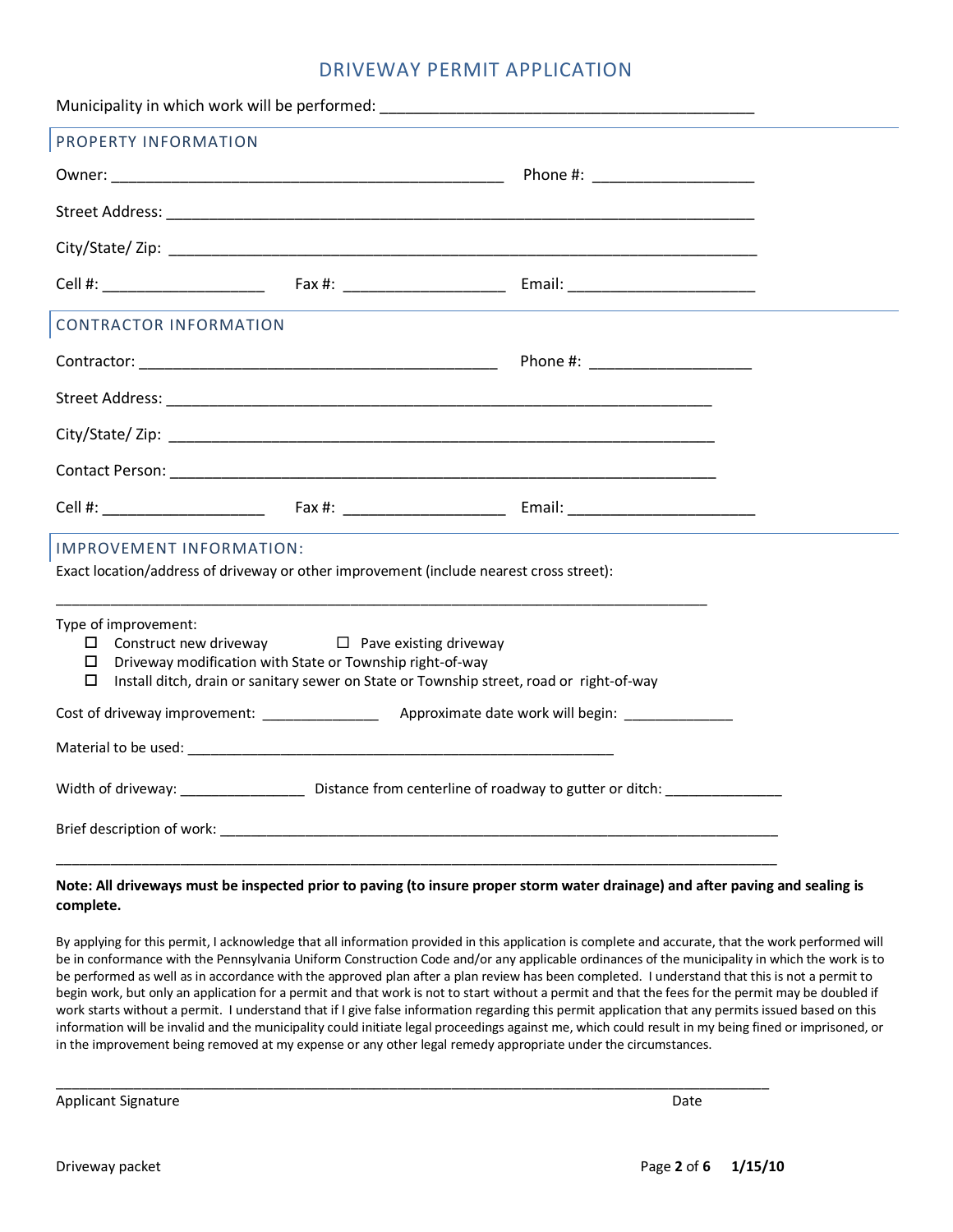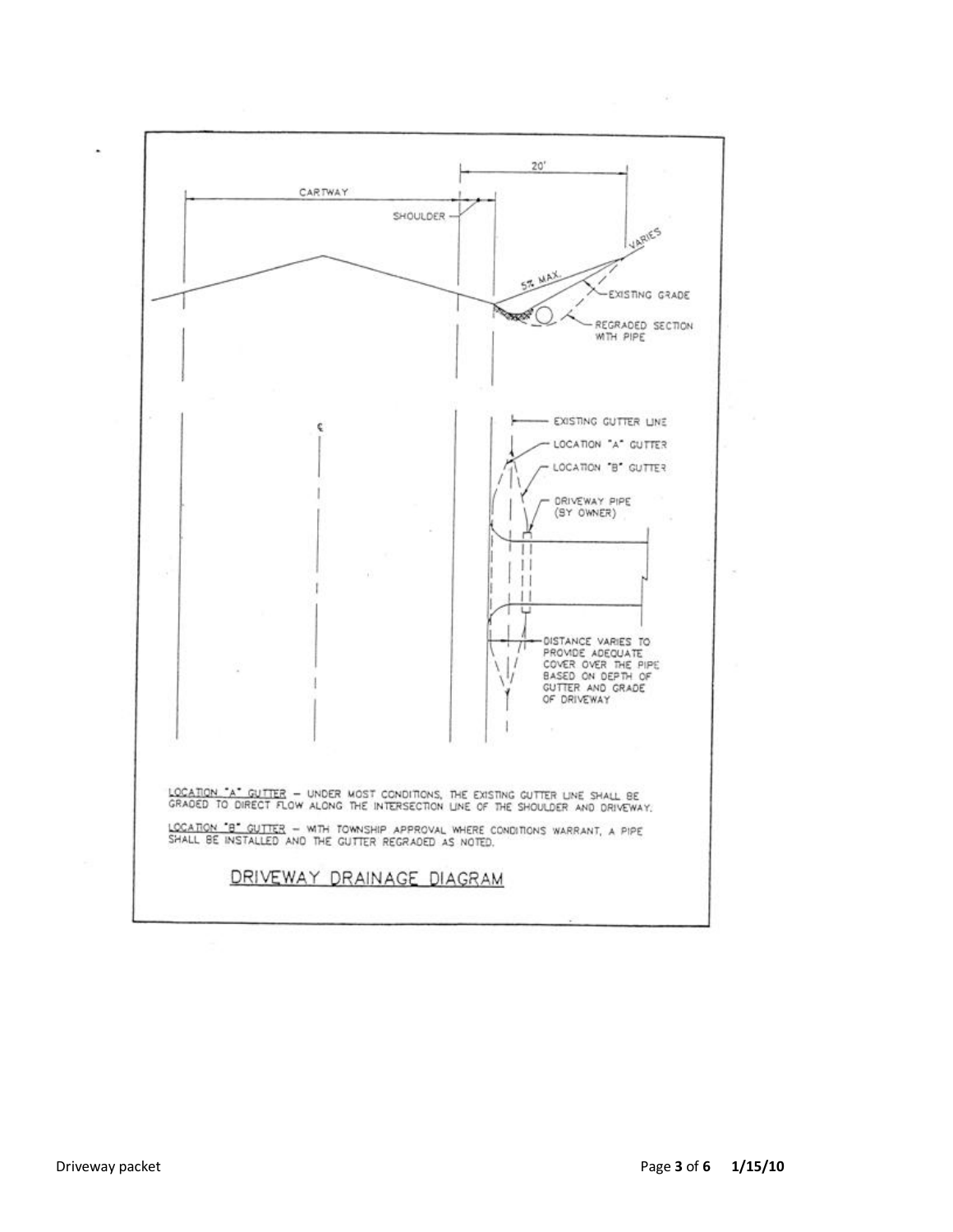

LAN VIEW OF DRIVEWAY:

 $-100$ 

×.

×



FILL IN ALL THE BLANKS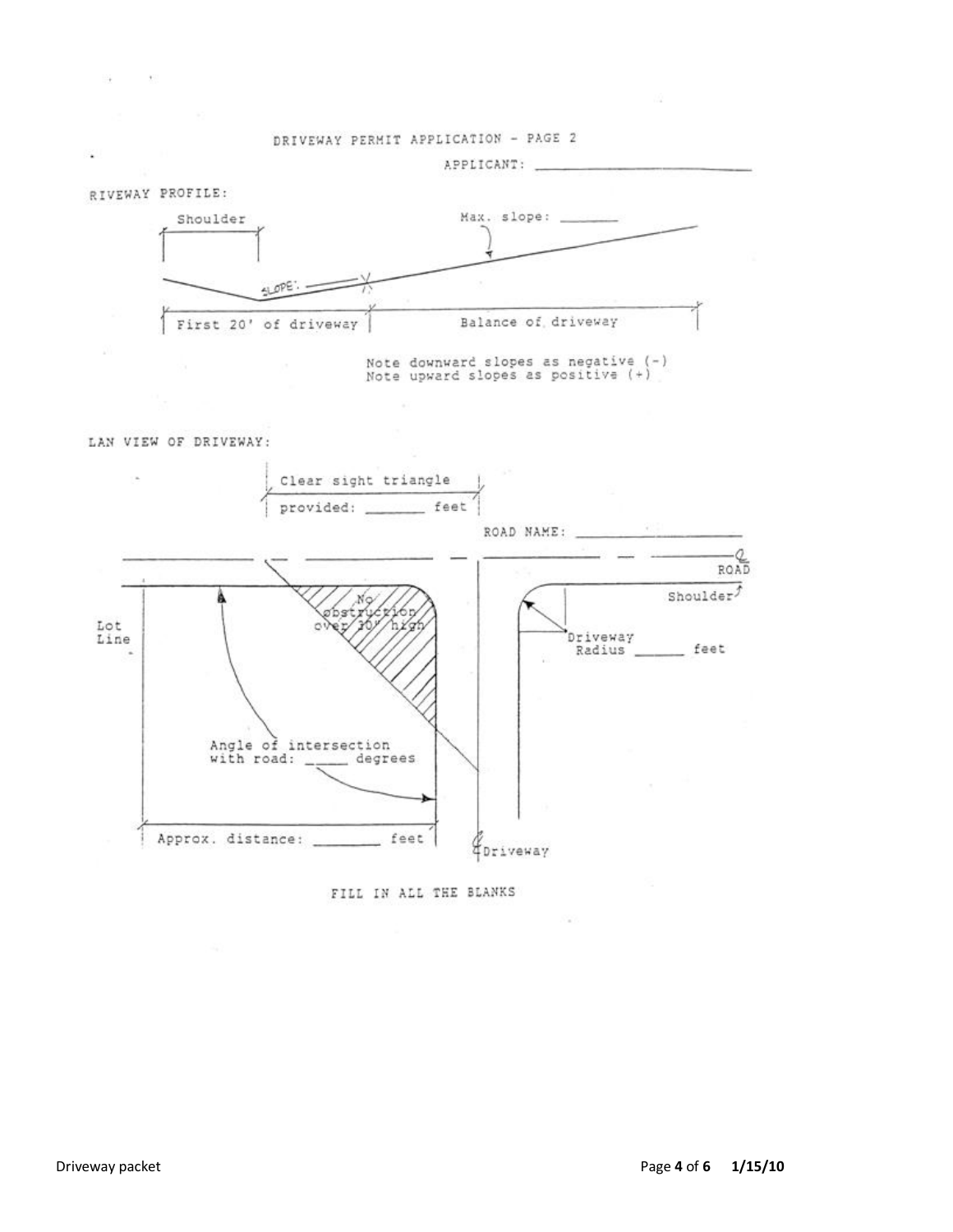# **CERTIFICATION** FOR WETLANDS / BURIED SOLID WASTE

## WETLANDS

I hereby certify that I am fully aware of, and acknowledge that construction on or use of any property may be significantly restricted or totally prohibited by Federal Law. Lands that are identified as "wetlands" by the United States Army Corps of Engineers cannot be used unless and until a permit is issued by the Corps. Before commencing subdivision, construction or any other improvement of any land, the owner or his/her agent should contact either the Corps of Engineers or a qualified professional to determine whether or not said land could be considered either in whole or in part a "wetland." The Corps has the authority to require the removal of any improvement placed within a "wetland" by the owner of such land regardless of the cost of the removal or other effect upon the landowner.

No agent or employee of the municipality in which this work will be performed has made any effort to determine whether or not all or a portion of said land constitutes a "wetland." The granting of a building permit, occupancy permit, onsite sewage disposal permit, or subdivision approval by the municipality DOES NOT in any way imply that the land does NOT constitute a "wetland," or that a permit has been issued by the Corps to place an improvement upon the land, or that it is not necessary to determine if any portion of the land constitutes a "wetland." Any person who proceeds with subdivision, construction, or the placing of any improvement upon land without prior Corps review and/or approval does so AT HIS OWN RISK WITHOUT ANY RESPONSIBILITY ON THE PART OF THIS MUNICIPALITY, ITS AGENTS OR EMPLOYEES!

## BURIED SOLID WASTE

I hereby certify that I have not buried any solid waste on the property of this application. I acknowledge that the Commonwealth of Pennsylvania Solid Waste Management Act specifically prohibits the disposal of solid waste except at legally permitted landfills.

I understand that violation of this act may result in prosecution by appropriate agencies of the Commonwealth.

| <b>Applicant signature:</b> |  | Date: |
|-----------------------------|--|-------|
|-----------------------------|--|-------|

Name of applicant (please print):